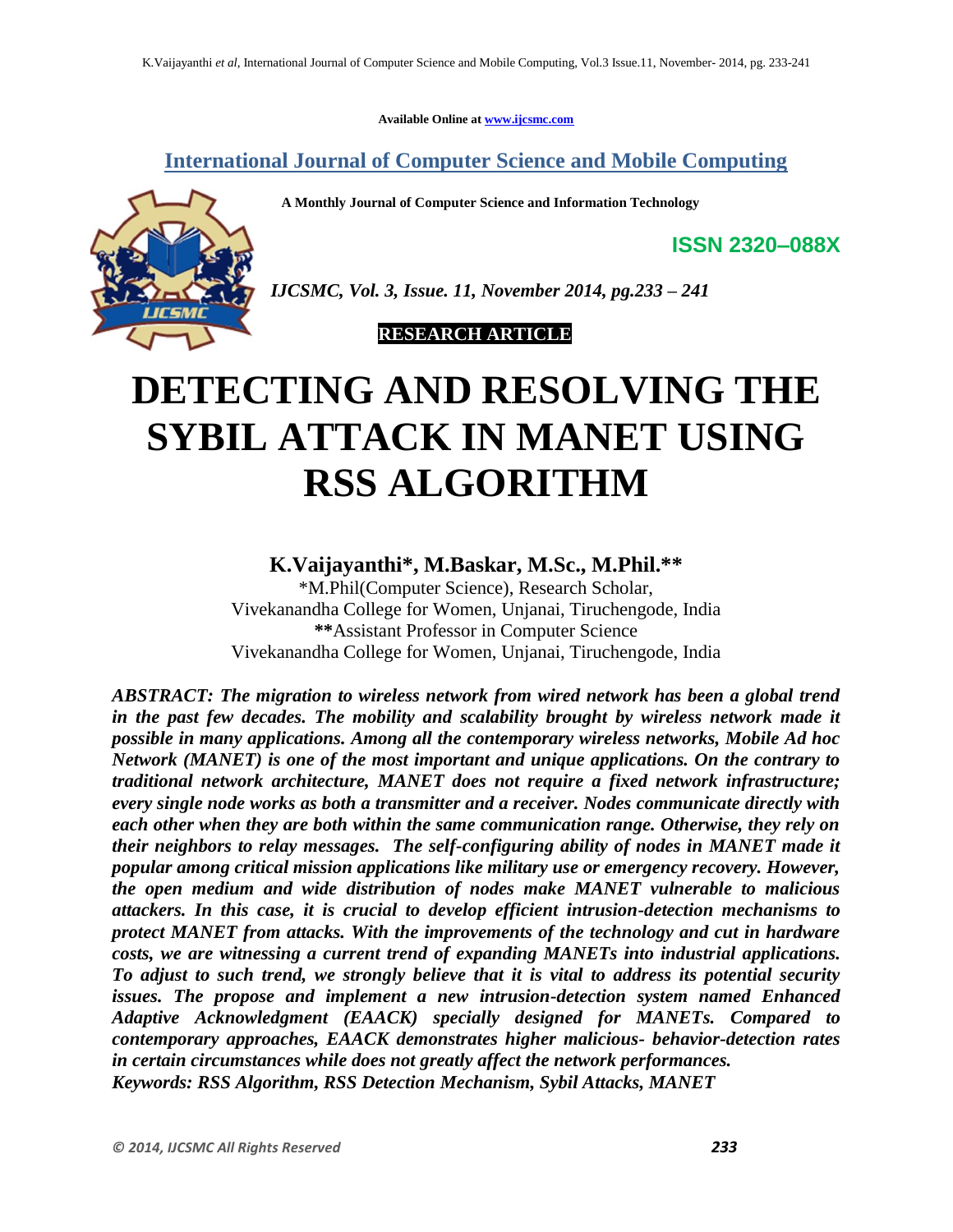## **1. INTRODUCTION**

Mobile computing offers significant benefits for organizations that choose to integrate the technology into their fixed organizational information system. Mobile computing is made possible by portable computer hardware, software, and communications systems that interact with a non-mobile organizational information system while away from the normal, fixed workplace. Mobile computing is a versatile and potentially strategic technology that improves information quality and accessibility, increases operational efficiency, and enhances management effectiveness. Mobile computing is accomplished using a combination of: (a) computer hardware; (b) system and applications software; and (c) some form of communications medium. Powerful mobile solutions have recently become possible because of the availability of: (a) extremely powerful and small computing devices; (b) specialized software; and (c) improved telecommunications

## **1.1 ROUTING ATTACKS IN MANET**

Routing plays a very important role in MANETS. It can also be easily misused, leading to various types of attack in the network. Routing protocols in general are more easily attacked by malicious nodes. These protocols are usually not designed with security function and often they are very vulnerable to node misbehavior attacks. It is true for MANET routing protocols because they are designed for minimizing the level of overhead and for allowing every node to participate in the routing process.

Various routing attacks caused by attackers in MANET are:

# **Wormhole Attack**

In wormhole attack, an attacker receives a packet at one point and tunnels it to another malicious node in the network. This way beginner assumes that he found the shortest path in the network. This tunnel between two colluding attackers is called the wormhole.

## **Black hole Attack**

In this attack, an attacker uses the routing protocol to advertise itself as having the shortest path to the node whose packets it wants to intercept. An attacker listen the requests for routes in a flooding based protocol. When the attacker receives a request for a route to the destination node, it creates a reply consisting of an extremely short route. If the malicious reply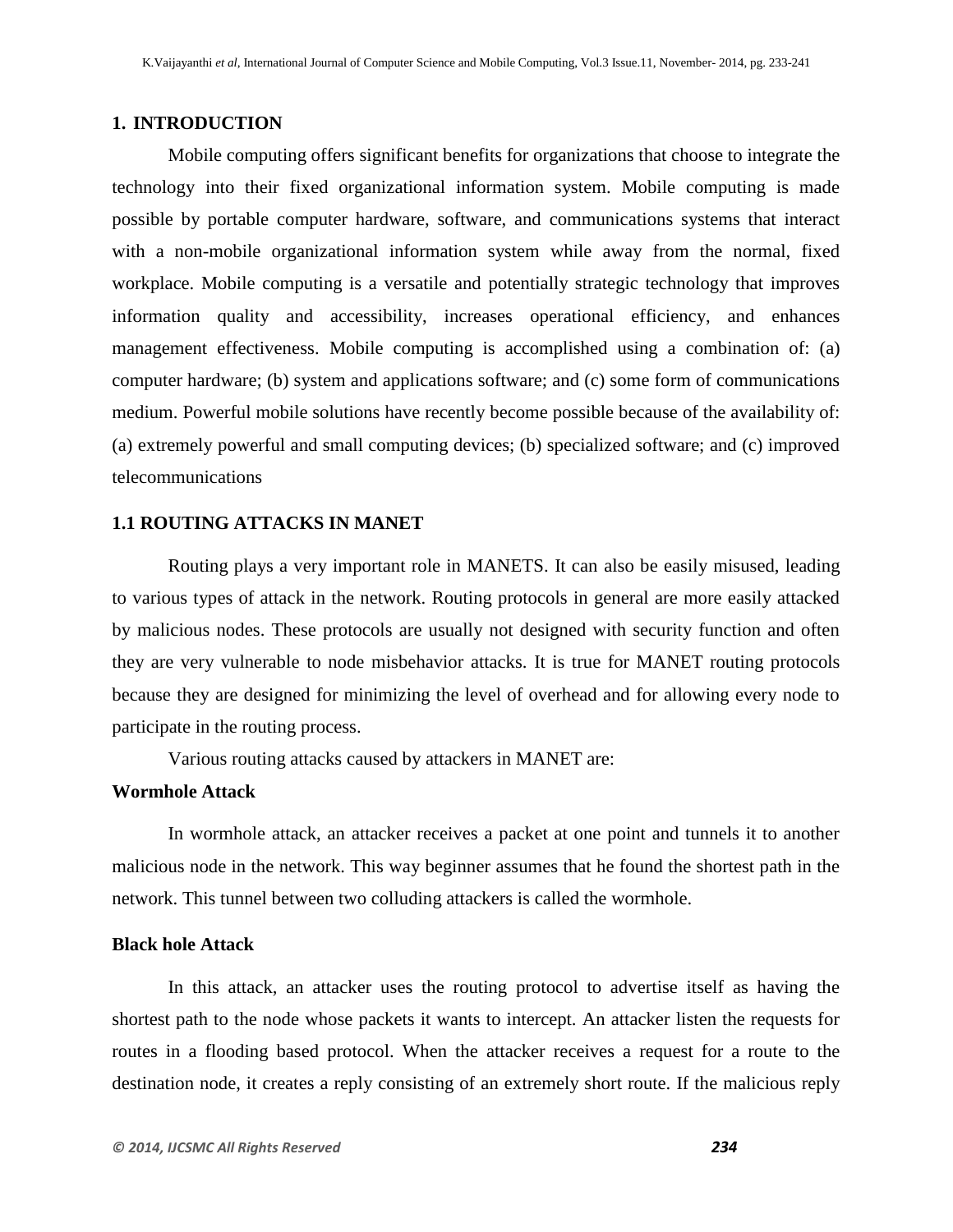reaches the initiating node before the reply from the actual node, a fake route gets created. Once the malicious device has been able to insert itself between the communicating nodes, it is able to do anything with the packets passing between them. It can drop the packets between them to perform a denial-of-service attack, or alternatively use its place on the route as the first step in a man-in-the-middle attack.



## **Black hole Attack**

## **Sybil Attacks**

Sybil attack refers to the multiple copies of malicious nodes. It can be happen, if the malicious node shares its secret key with other malicious nodes. This way the number of malicious node is increased in the network and the probability of the attack is also increased. If we use the multipath routing, then the possibility of choosing a path in the network, those contain the malicious node will be increased.



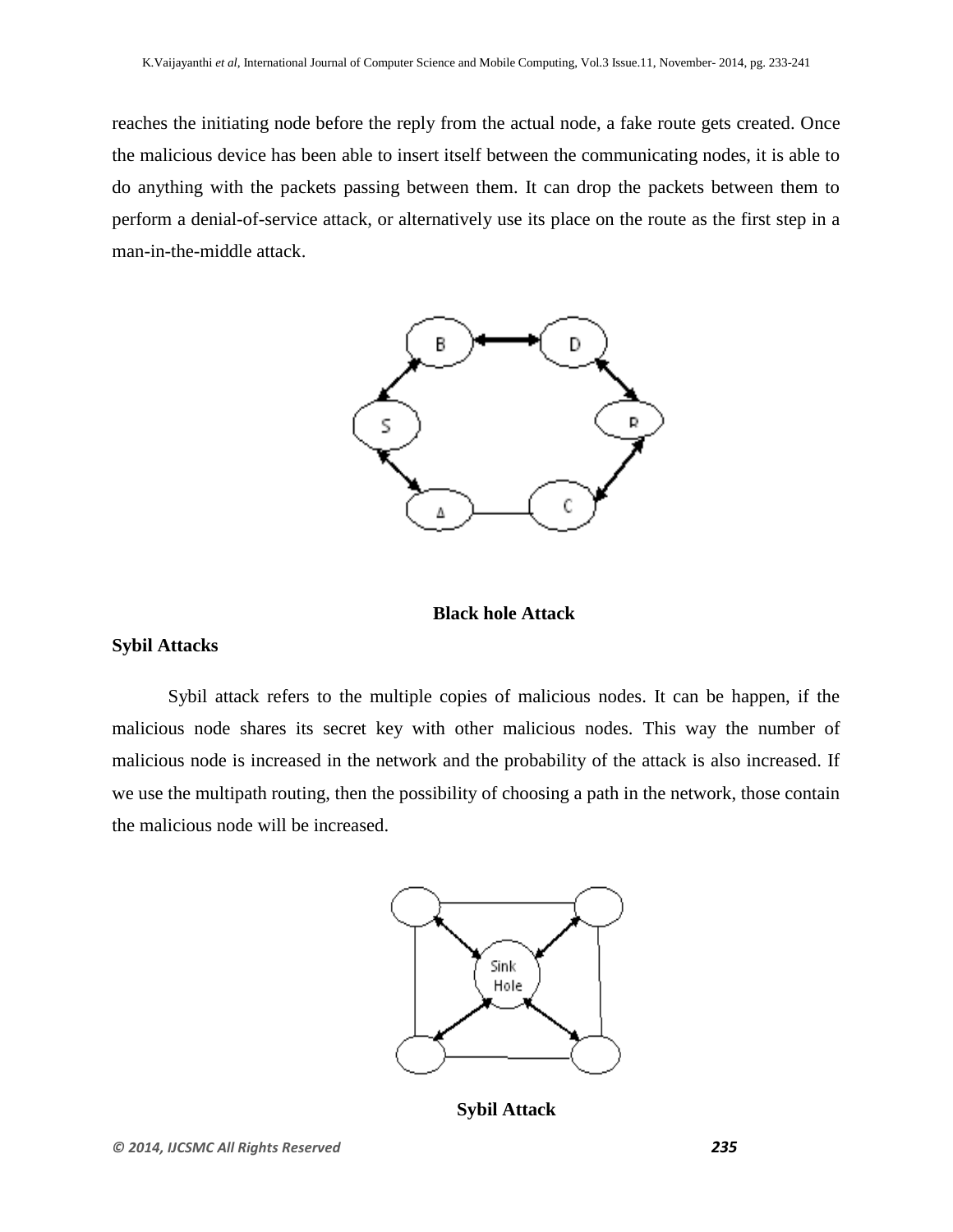## **Flooding Attack**

In flooding attack, attacker exhausts the network resources, such as bandwidth and to consume a node's resources, such as computational and battery power or to disrupt the routing operation to cause severe degradation in network performance.

## **Malicious code attacks**

Malicious code attacks include, Viruses, Worms, Spywares, and Trojan horses, can attack both operating system and user application.

## **Masquerading Attacks**

During the neighbor acquisition method, an outside intruder might masquerade a nonexistent or existing IS (Information Systems) by attaching itself to communication link and illegally joining in the routing protocol domain by compromising an authentication system. The threat of masquerading is almost the same as that of a compromised IS.

#### **2. LITERATURE SURVEY**

I.Chlamtac, M. Conti, And J. J.-N. Liu This paper attempts to provide a comprehensive overview of this dynamic field. It first explains the important role that mobile ad hoc networks play in the evolution of future wireless technologies. Then, it reviews the latest research activities in these areas of MANET characteristics, capabilities and applications. J. Newsome, E. Shi, D. Song, And A. Perrig It establish a classification of different types of the Sybil attack, which enables us to better understand the threats posed by each type, and better design countermeasures against each type. To propose several novel techniques to defend against the Sybil attack, and analyze their effectiveness quantitatively. Y. Chen, J. Yang, W. Trappe, And R. P. Martin Our results show that it is possible to detect wireless identity-based attacks with both a high detection rate and a low false-positive rate, thereby providing strong evidence of the effectiveness of the attack detector utilizing the spatial correlation of RSS and the attack localizer.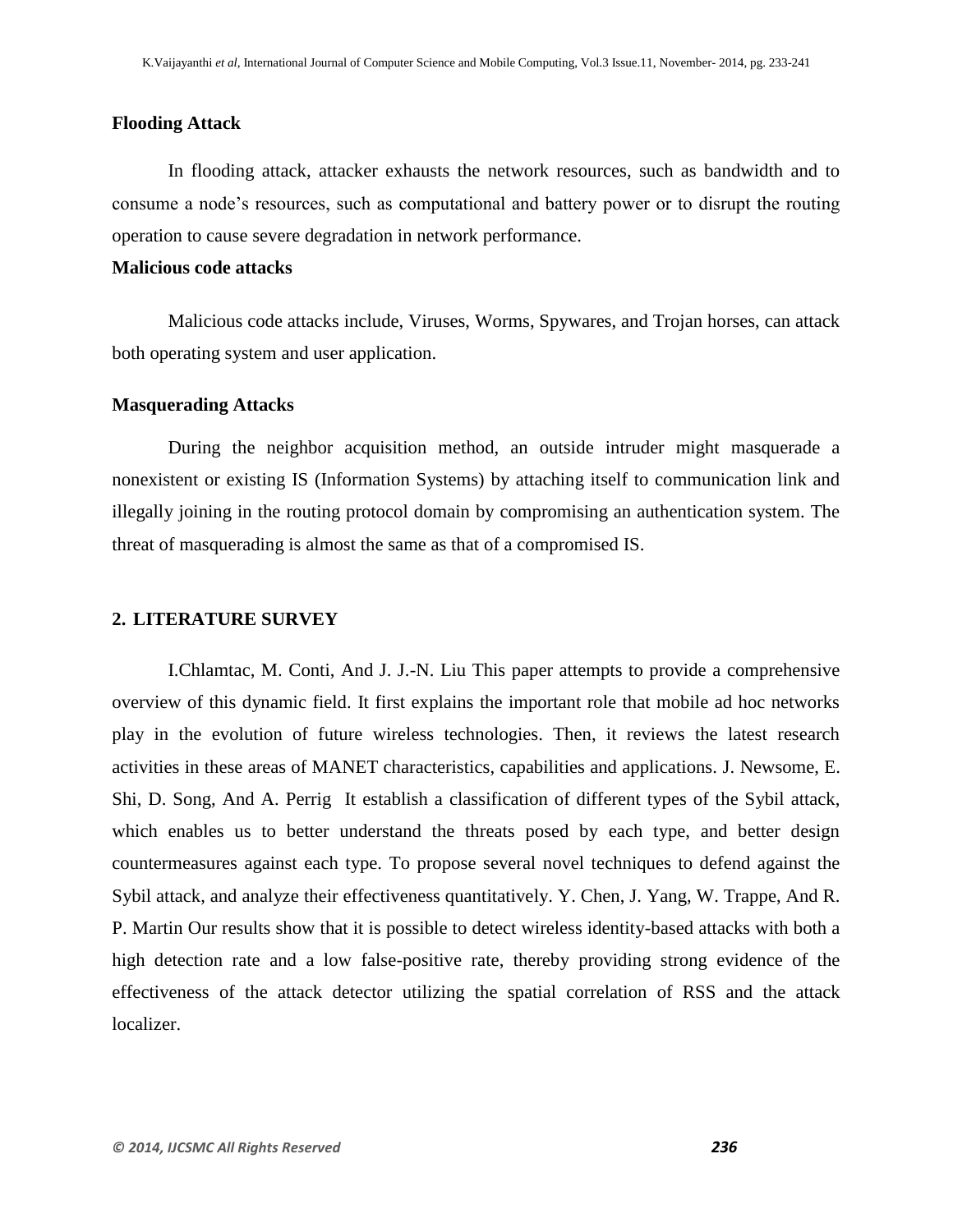## **3. METHODOLOGY**

#### **3.1 RSS METHOD**

In an IEEE 802.11 system, RSSI is the relative received [signal strength](http://en.wikipedia.org/wiki/Signal_strength) in a [wireless](http://en.wikipedia.org/wiki/Wireless) environment, in arbitrary units. RSSI is an indication of the power level being received by the antenna. Therefore, the higher the RSSI number, the stronger the signal. RSS can be used internally in a [wireless networking](http://en.wikipedia.org/wiki/Wireless_LAN) card to determine when the amount of radio energy in the channel is below a certain threshold at which point the network card is [clear to send](http://en.wikipedia.org/wiki/IEEE_802.11_RTS/CTS) (CTS).

Once the card is clear to send, a [packet](http://en.wikipedia.org/wiki/Packet_(information_technology)) of information can be sent. The [end-user](http://en.wikipedia.org/wiki/End-user) will likely observe a RSSI value when measuring the signal strength of a wireless network through the use of a [wireless network](http://en.wikipedia.org/wiki/Wireless_LAN) monitoring tool like [Wireshark,](http://en.wikipedia.org/wiki/Wireshark) [Kismet](http://en.wikipedia.org/wiki/Kismet_(software)) or [Inssider.](http://en.wikipedia.org/wiki/Inssider) As an example, [Cisco Systems](http://en.wikipedia.org/wiki/Cisco_Systems) cards have a RSSI Max value of 100 and will report 101 different power levels, where the RSSI value is 0 to 100. Another popular [Wi-Fi](http://en.wikipedia.org/wiki/Wi-Fi) chipset is made by [Atheros.](http://en.wikipedia.org/wiki/Atheros) An Atheros based card will return an RSSI value of 0 to 127 (0x7f) with 128 (0x80) indicating an invalid value.

## **3.2 RSS DETECTION MECHANISM METHOD**

This paper proposes a mechanism for detecting session hijacking attacks in wireless networks. The proposed scheme is based on using a wavelet based analysis of the received signal strength. The first develop a model to describe the changes in the received signal strength of a wireless station during a session hijack, while the received signal is embedded in colored noise caused by fading wireless channels. An optimal filter is then designed for the purpose of detection. Show that using a Wavelet Transform (WT), the colored noise with complex Power Spectral Density (PSD) in our case can be approximately whitened. Since a larger Signal to Noise Ratio (SNR) increases the detection rate and decreases the false alarm rate, the SNR is maximized by analyzing the signal at specific frequency ranges.

The detection mechanism is validated using both simulation and experimental results. The detector is shown to be reliable, computationally inexpensive and have minimal impact on the network performance.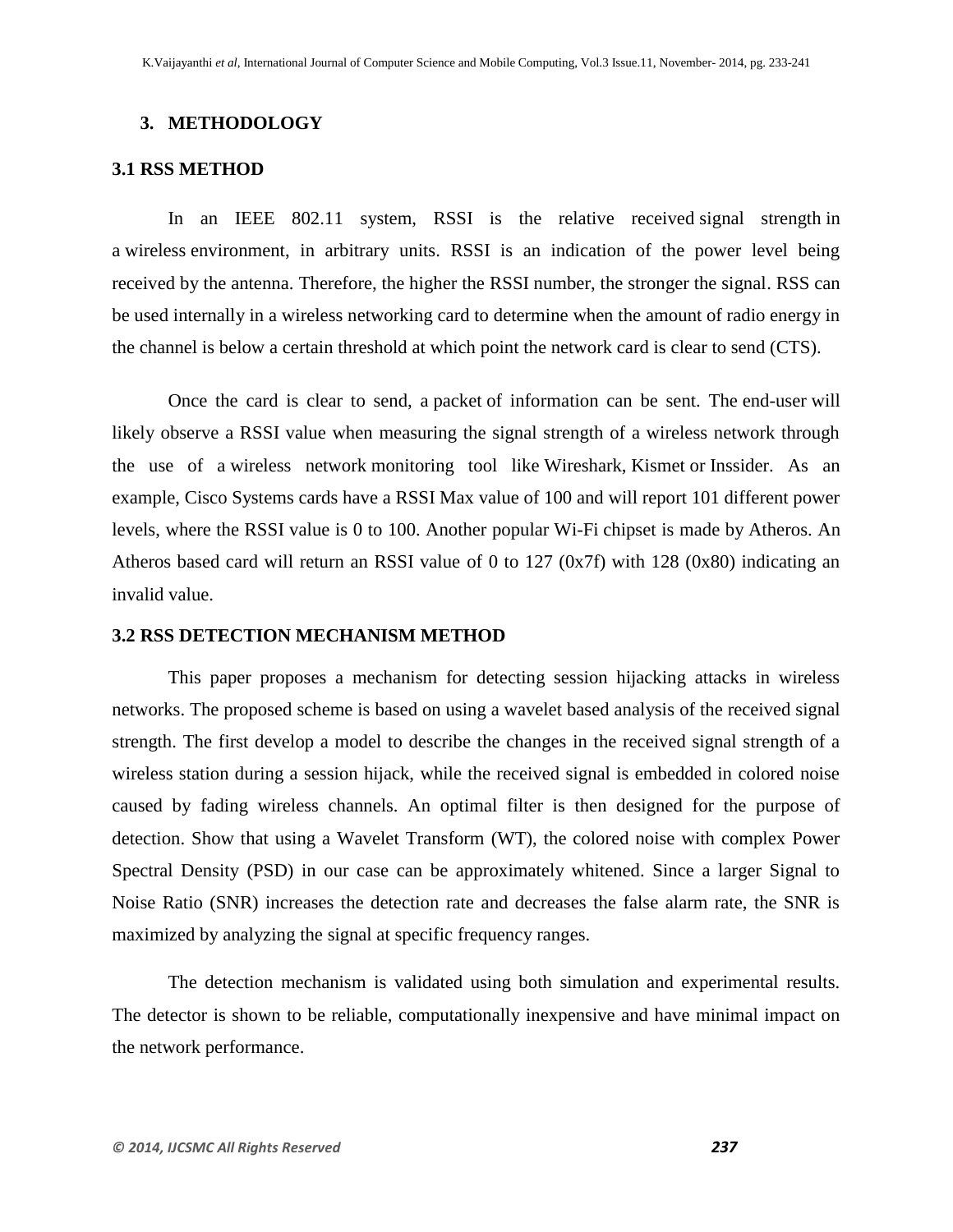## **4. EXPERIMENTS RESULT**

The report an experimental test of the RSS detection mechanism in a nanowire superconducting single photon detector. Detector tomography allows us to explore the 0.8–8 eV energy range via multiphoton excitations. High accuracy results enable a detailed comparison of the experimental data with theories for the mechanism of photon detection. Show that the temperature dependence of the efficiency of the superconducting single photon detector is determined not by the critical current but by the current associated with vortex unbinding. Find that both quasiparticle diffusion and vortices play a role in the detection event.



## **SSO PERFORMANCE LEVEL ON ROUTING**

A set of experiments has been constructed to demonstrate control strategies for a singlelink, very flexible manipulator, where the position of one end is to be sensed and precisely positioned by torquing at the other end. The objective of this first set of experiments is to uncover and solve problems related to the control of very flexible manipulators where sensors are not colocated with the actuator. The experimental arrangement described here is also a test bed for new designs for flexible-structure controllers, designs that use insensitive, reduced-order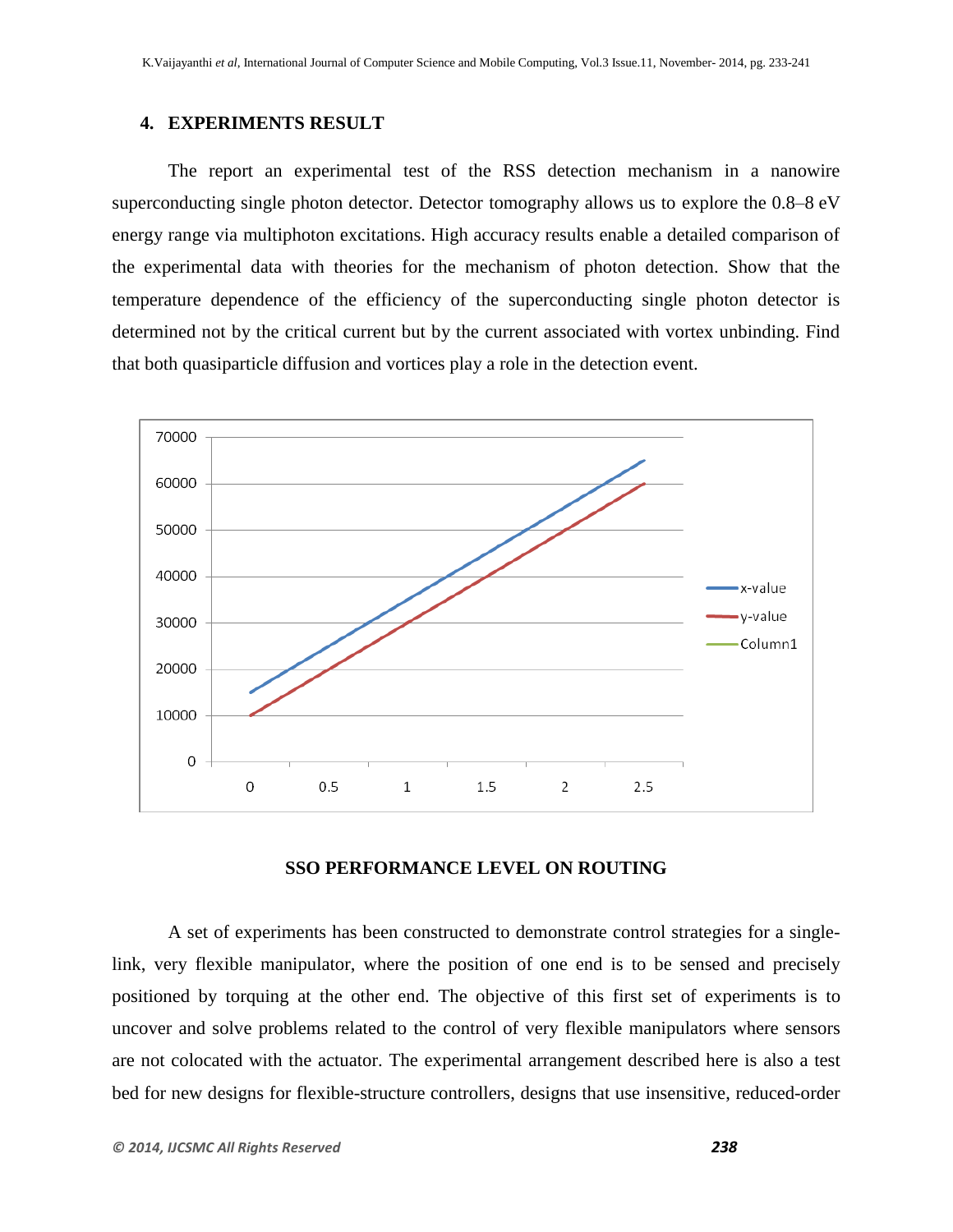control and adaptive control methods, for example. This paper describes the experimental arrangement, model identification, control design, and first experimental results.

Some interesting results are the following. First, good stability can be achieved for such noncolocated systems, and response can be achieved that is effectively three times faster than the first natural cantilever period of the system: but a good model of the system dynamics and rather sophisticated control algorithms are essential to doing so. Even then, the system will always be conditionally stable. In addition to the tip sensor, a colocated rate sensor and nearly colocated strain gauges have been found to be very useful for achieving good closed-loop performance, that is, high gain and high band width.



## **PERFORMANCE LEVEL1**

Second, there is an ultimate physical limit to achieve able response time, namely, the time required for a wave to travel the length of the member. Well-designed controllers can approach this limit. Third, the use of end-point sensing makes less critical the elaborate dynamic conditioning of position-command signals "model-following " differentiators, feed-forward, and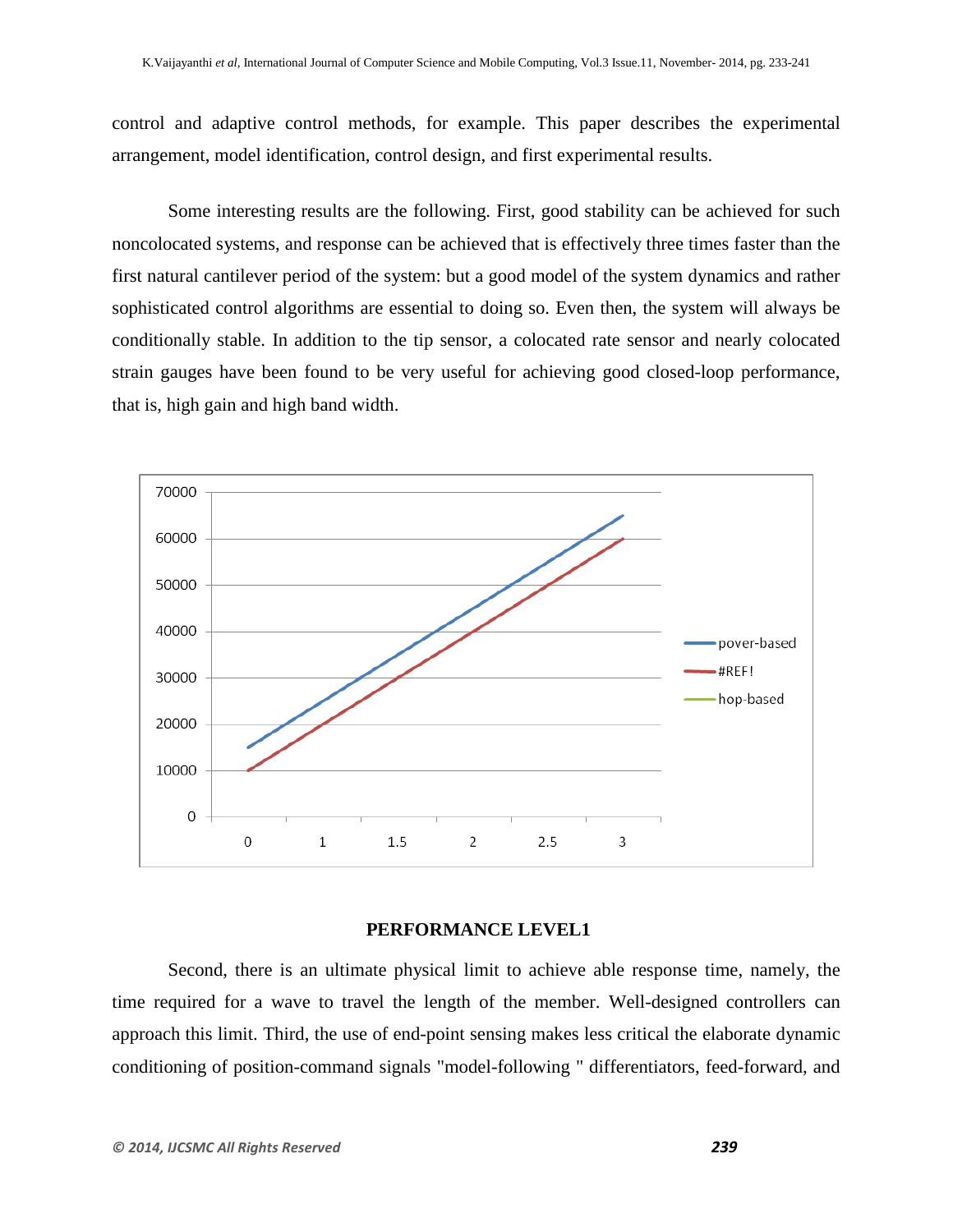the like such as are typically needed in present-generation robots that use "dead reckoning" in lieu of end-point sensing.



## **PERFORMANCE LEVEL 2**

With end-point sensing, feedback alone *(*suitably conditioned*)* is sufficient to whip the tip to the commanded position and hold it there precisely. Even more important, a shift in, for example, work piece with respect to robot base, no longer produces an error.

## **5. CONCLUSION & FUTURE ENHANCEMENTS**

 The proposed a risk-aware response solution for mitigating MANET routing attacks. Especially, our approach considered the potential damages of attacks and countermeasures. In order to measure the risk of both attacks and countermeasures, and extended Dempster-Shafer theory of evidence with a notion of importance factors. Based on several metrics, also investigated the performance and practicality of our approach and the experiment results clearly demonstrated the effectiveness and scalability of our risk aware approach. Based on the promising results obtained through these experiments, the would further seek more systematic way to accommodate node reputation and attack frequency in our adaptive decision model. The